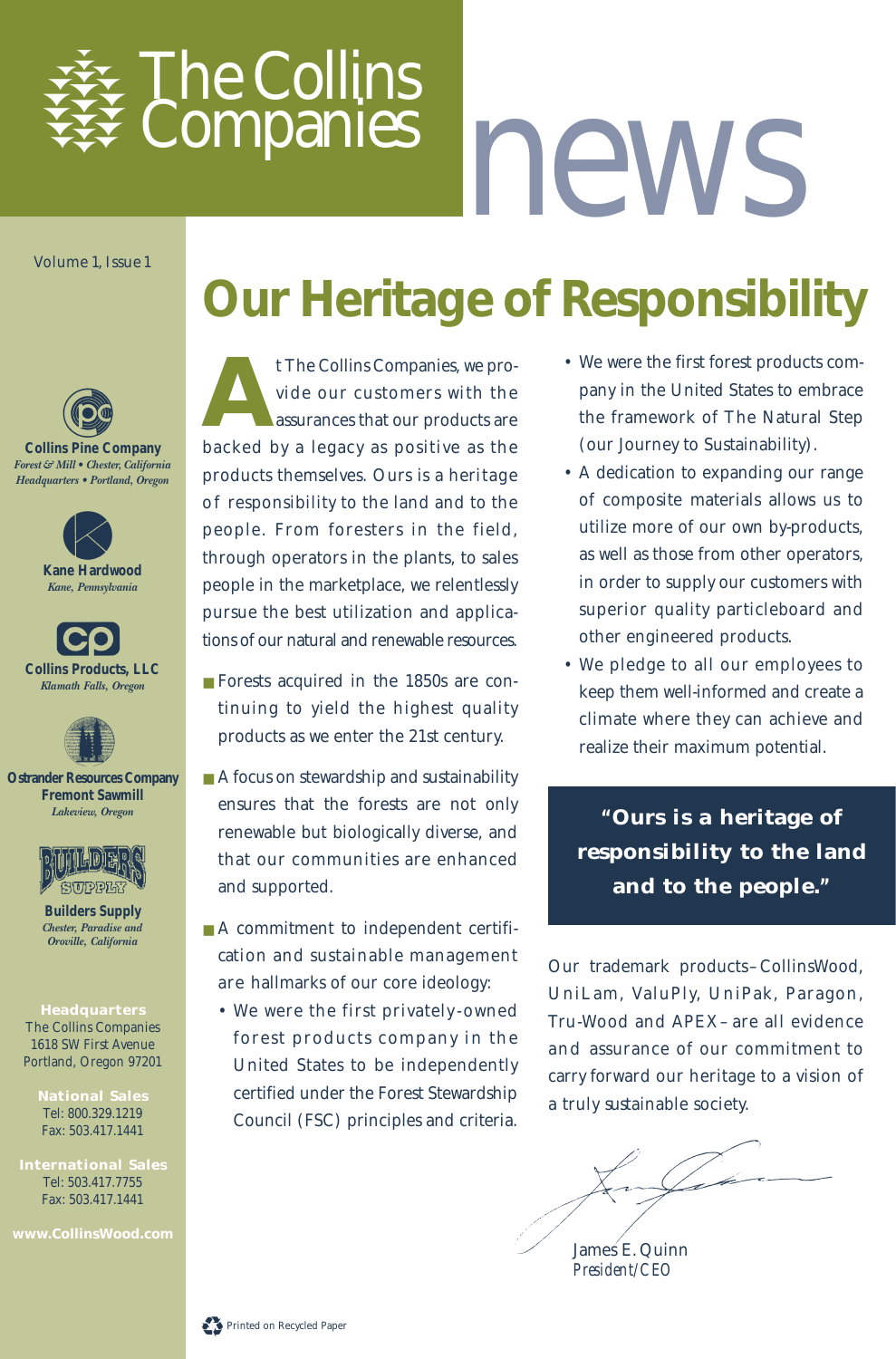# *Collins Products LLC Proposed Wetlands Project*

Collins Products has an existing discharge permit to discharge treated industrial waste water into the Klamath River. Our daily discharge has been as high as 1,200,000 gallons. During the past year we have been able to reduce this amount through awareness. Water is not free!

Our Klamath Falls operation sits on the banks of the Klamath River. The Klamath

> River flows out of the Upper Klamath Lake, which is eutrophic (Random House: "characterized by an abundant accumulation of nutrients that support a dense growth of algae and other organisms, the decay of which depletes the shallow

waters of oxygen in summer). The average depth of the Lake is about five feet depending on the time of year. Lack of dissolved oxygen, high ammonia nitrogen levels, and high water temperatures cause most of the environmental problems for the Klamath River.

Although Collins Products has a discharge permit for treated wastewater, we looked for alternatives to discharging directly into the Klamath River. Several alternatives were discussed but most did not return an adequate volume of water to the water users down river. Actually, our discharge from the Waste Treatment Plant was cleaner than the water in the Klamath River and helped improve water quality in the river.

In October, 1998 we submitted a Watershed Restoration Proposal to the U.S. Fish and Wildlife Service and the U.S. Bureau of Reclamation. It was a Cost Share

Proposal to construct a Wetland using the discharge from our treatment plant. A wetland does several beneficial things to water as the water passes through. It increases the waters' oxygen levels, reduces the amount of ammonia in the water, and can improve water temperatures before the water flows to the Klamath River. Many areas on our plant site were originally wetlands. These areas were drained years ago to produce grazing lands and pasture. Our proposed Wetland will be 38 acres in size and will be constructed with three holding cells. The site will provide habitat for waterfowl and many species of wildlife. Water should ideally enter the wetland and be discharged in a 10 day period.

Collins Products proposed that we would provide the labor and equipment and the agencies will provide the materials. Total cost of the project is expected to be about \$70,000.00

–Travis Huntley

**"I suppose leadership at one time meant muscles, but today it means getting along with people"**

**–Indira Gandhi**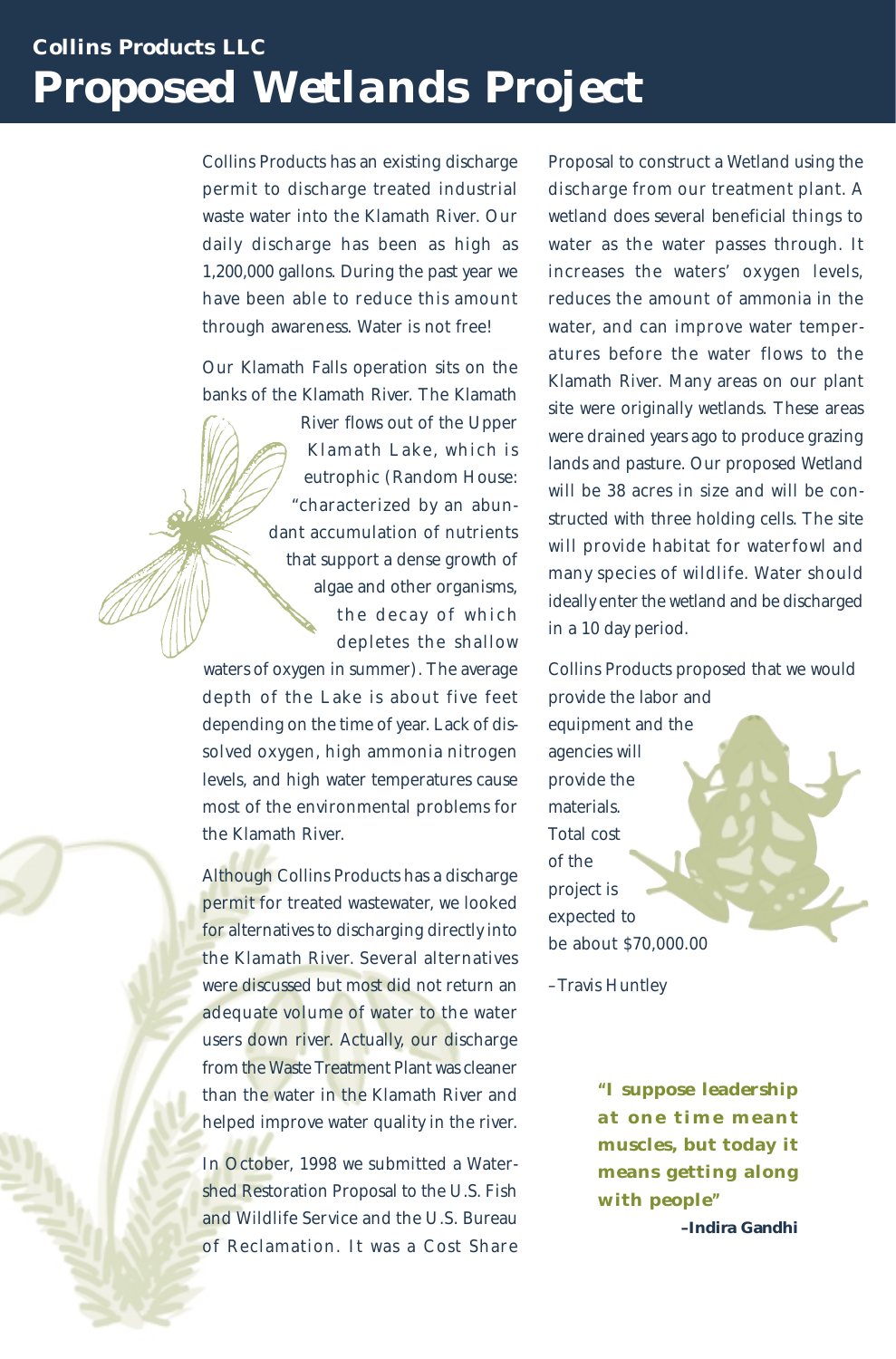# *The Klamath Co-generation Project*

Groundbreaking ceremonies were recently held in Klamath Falls for a huge power plant to be built on 15 acres leased by the city from Collins Products LLC. A Kansas firm, Black & Veatch, has been selected to design and construct the Klamath Cogeneration Project at a cost of \$183.3 million. PacifiCorp will operate the plant under contract once it is built.

The Klamath Cogeneration Project will construct a 500-megawatt plant to convert natural gas into steam and electricity. It will use treated wastewater to cool the turbines. The power generated will make up approximately nine percent of the energy produced in Oregon.

Some of the plant's steam will be purchased by Collins Products, while about 47 percent of the electricity generated will be sold at cost to PacifiCorp. The other 53 percent will be owned by the city, which will sell it on the open market.

Once generated, the electricity will be transmitted to the California-Oregon Border (COB) exchange point, a power trading substation associated with the New York Mercantile Exchange.



Jack Sivertson, Kent Goodyear, Jim Quinn, Todd Kellstrom, Dale Slate, Tom Hose



The JTS Team: Dianne Kerkar, Barbara Johnson, Joan Patton, Mike Luza

# *Journey to Sustainability*

*Kane, PA*., Heidi Dahler coordinated the JTS training of some 112 employees at Kane Hardwood during the week of June 14th. *Portland, OR*, The Collins Companies Corporate Headquarters has designated a team to continue the Journey to Sustainability and apply The Natural Step framework in our corporate office. It is called the Portland Sustainability Team (PST) and consists of four volunteers: Barbara Johnson, Joan Patton, Mike Luza, and Dianne Kerkar. The team has gained momentum after attending the recent inhouse training provided by Connie Grenz and TNS National Conference held in Portland, Oregon. *Klamath Falls, OR*., The Journey Awareness Team

(JAT), whose goal is to support JTS with ongoing education, inspire employees, and promote environmental education and



experiences in the community, has taken a speech class and is preparing presentations for use with employees, vendors, and others.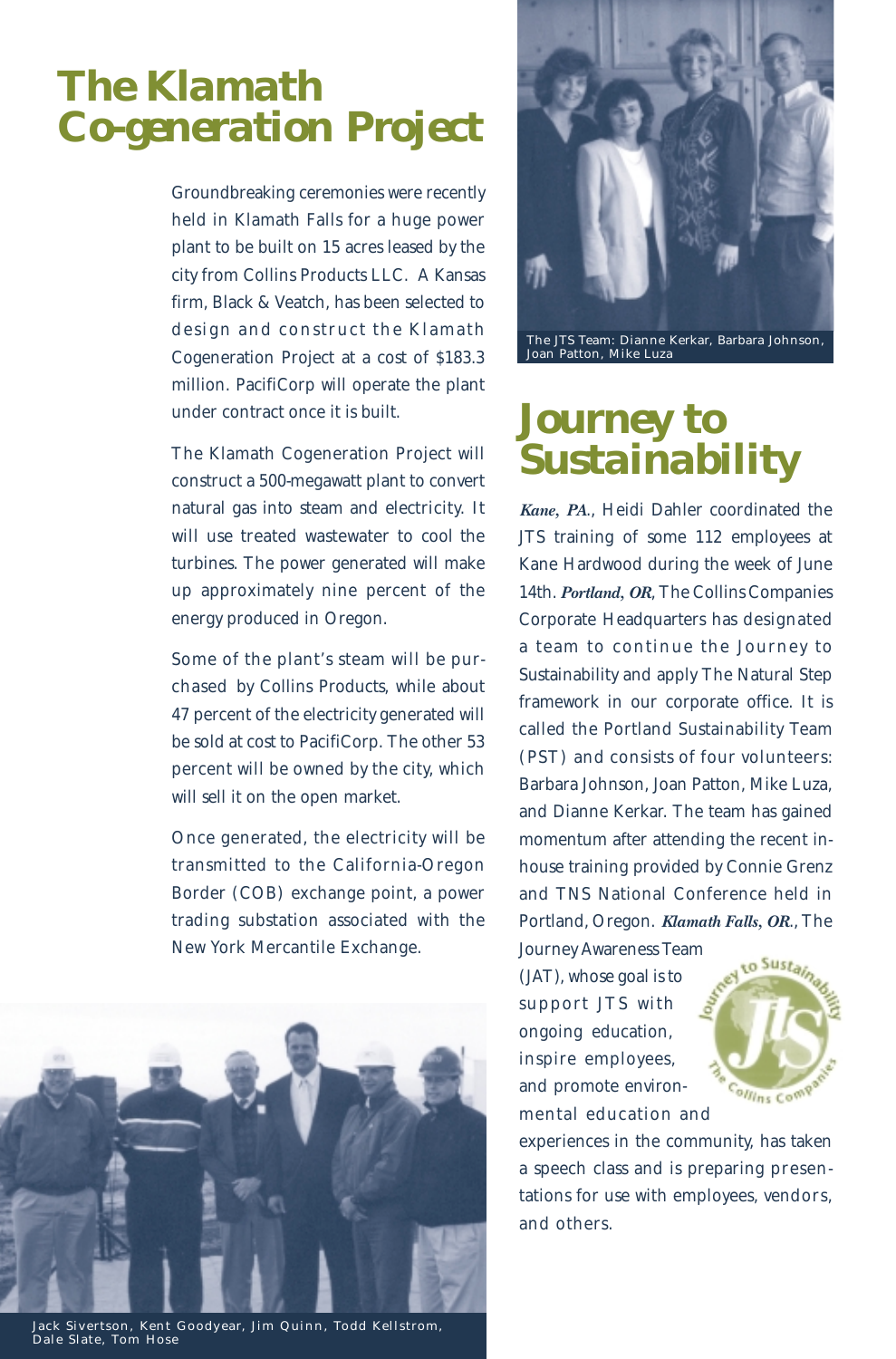## *Kane Hardwood Solar Kiln 1999 The Journey Continues*

We are now processing the first batch of CollinsWood from Kane Hardwood that is drying in our new solar kiln. For faster turnover, we are using only air dried material. The kiln is a passive solar collector, which means it doesn't actively track the sun but it can dry 6,400 feet of 4/4 with less degradation of the lumber. The kiln is set up on a 45 degree south facing slope.



"Solar One" (Solar Kiln–Kane)

The sun's rays are absorbed by the black interior and the heat is circulated through the stickered lumber, thereby absorbing moisture. This moisture is taken from the air by condensation–a unique design of this solar collector. Because many of the CollinsWood orders are small, and solar



drying takes smaller volumes, our certified wood will not have to wait for a full kiln charge to be processed.

In examining the benefits of this process, we looked at the four system conditions of The Natural Step.

*System Condition #1*: Does this process take anything from the Earth's crust? No. This process uses the sun's energy, not mined material.

*System Condition #2*: Does it increase subsistence concentrations back into the Earth's crust? No. Again, we use the sun's energy, not synthetic material.

*System Condition #3*: Does it increase the physical basis for productivity and biodiversity in nature? No. Using the sun's energy does not effect biodiversity. We will use approximately 9/14 times less energy to solar dry as compared to conventional kiln drying.

*System Condition #4*: It is a fair and efficient use of resources? Yes. The sun's energy is free. We are not taking away from someone else's electric usage. Solar drying is clean and energy efficient.

Collins has already started on the Journey to Sustainability through our commitment to certified forestry. This process extends that commitment by utilizing fewer irreplaceable natural resources and hence, protecting the environment for future generations.

Gary Holmes, *Shipping Supervisor* Heidi Dahler, *Purchasing Tech*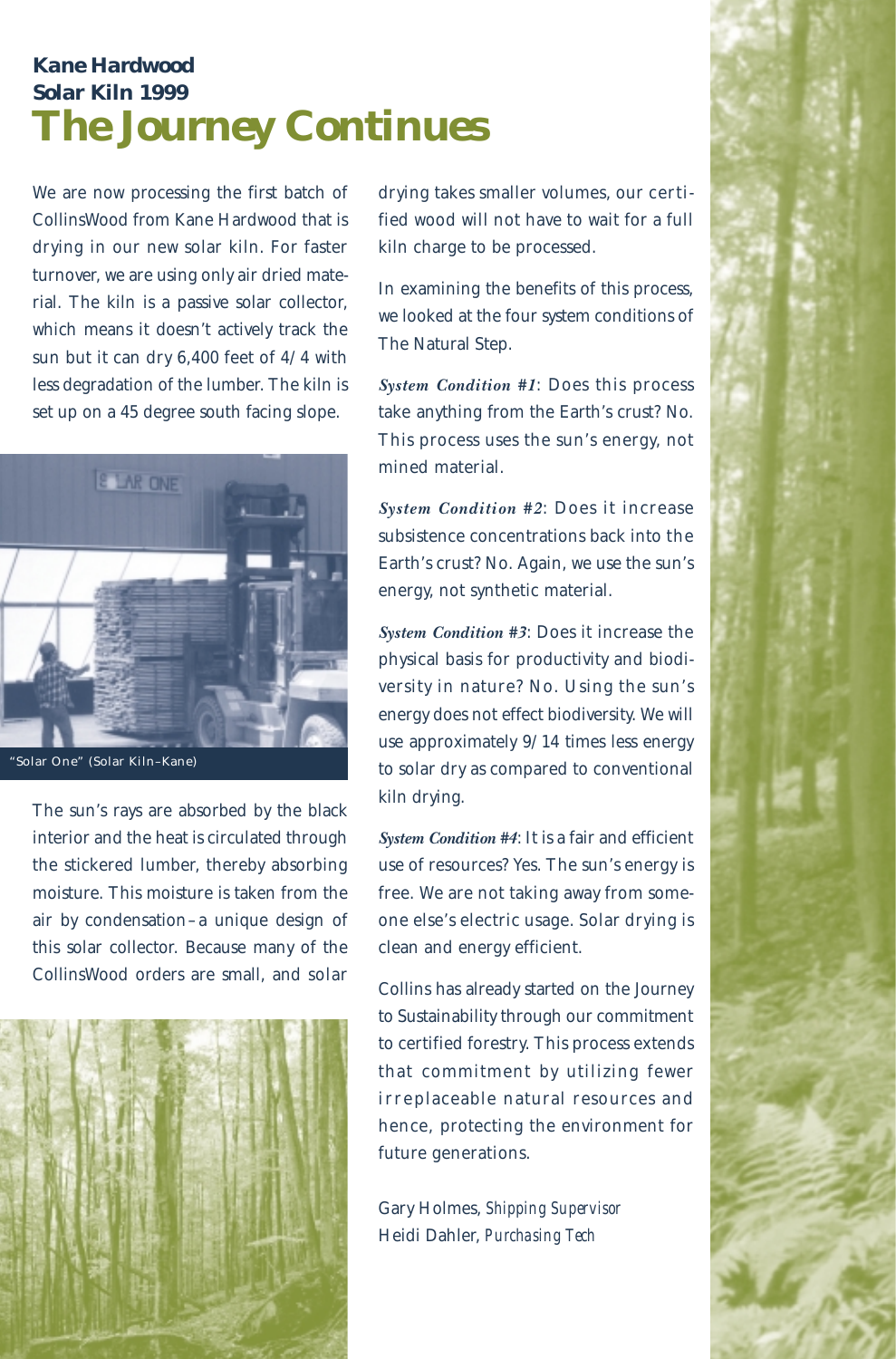# *CollinsWood®*

The first half of 1999 has been a time for the growth and strengthening of CollinsWood, our line of wood products that comes from our own forests, independently certified as well-managed by the Forest Stewardship Council.

Builders Supply has become one of our strongest CollinsWood supporters, carrying CollinsWood pine commons, Douglas Fir dimension, softwood plywood, hardwood flooring, and S4S. Mike Stelzriede, Assistant Manager at the Chester store, has been leading the charge, causing us to make "Ask me about CollinsWood" buttons, placing CollinsWood ads in the local newspaper, and making CollinsWood signage for the store. Look for further CollinsWood developments from Builders Supply in the near future.

Eco-Timber is stocking certified softwood plywood and dimension, as well as hardwood lumber.

Hayward Lumber, in south-central California, is a new distributor of CollinsWood. They are aggressively promoting CollinsWood, with one large project already sold.

Golden State Flooring in California, a division of J.E. Higgens, carries our certified hardwood flooring and softwood underlayment.

Hardwoods, Inc. in San Francisco is now stocking, and selling, our certified particleboard.

New export business includes red maple to Malaysia and white fir to China. CollinsWood was our focus at the Interzum trade show this spring in Köln, Germany, which generated a lot of interest.

We supplied a number of certified projects this year, including

- *Microsoft* doors using red maple for stile and rails and clear UV (non-off gassing) finished particleboard for the skins. This item has now been added to our customer's standard product list.
- *Oberlin College* lam stock, plywood, and hardwood lumber.
- *Bainbridge, Washington Community Center* using ponderosa pine tongue and groove decking and white fir dimension.
- *"House Packages"* which include certified lumber and plywood.
- *Winery in Oregon* using certified plywood and white fir dimension.

The second half of 1999 will see more new customers and further product development in value added items, including white fir ACQ (a non-toxic pressure treatment) treated decking, plywood platforms for decorative plywood, hardwood flooring, and incense cedar pattern stock.

Thanks to all of you for your enthusiasm and making CollinsWood a success.

Lee Jimerson *Product Manager, CollinsWood*